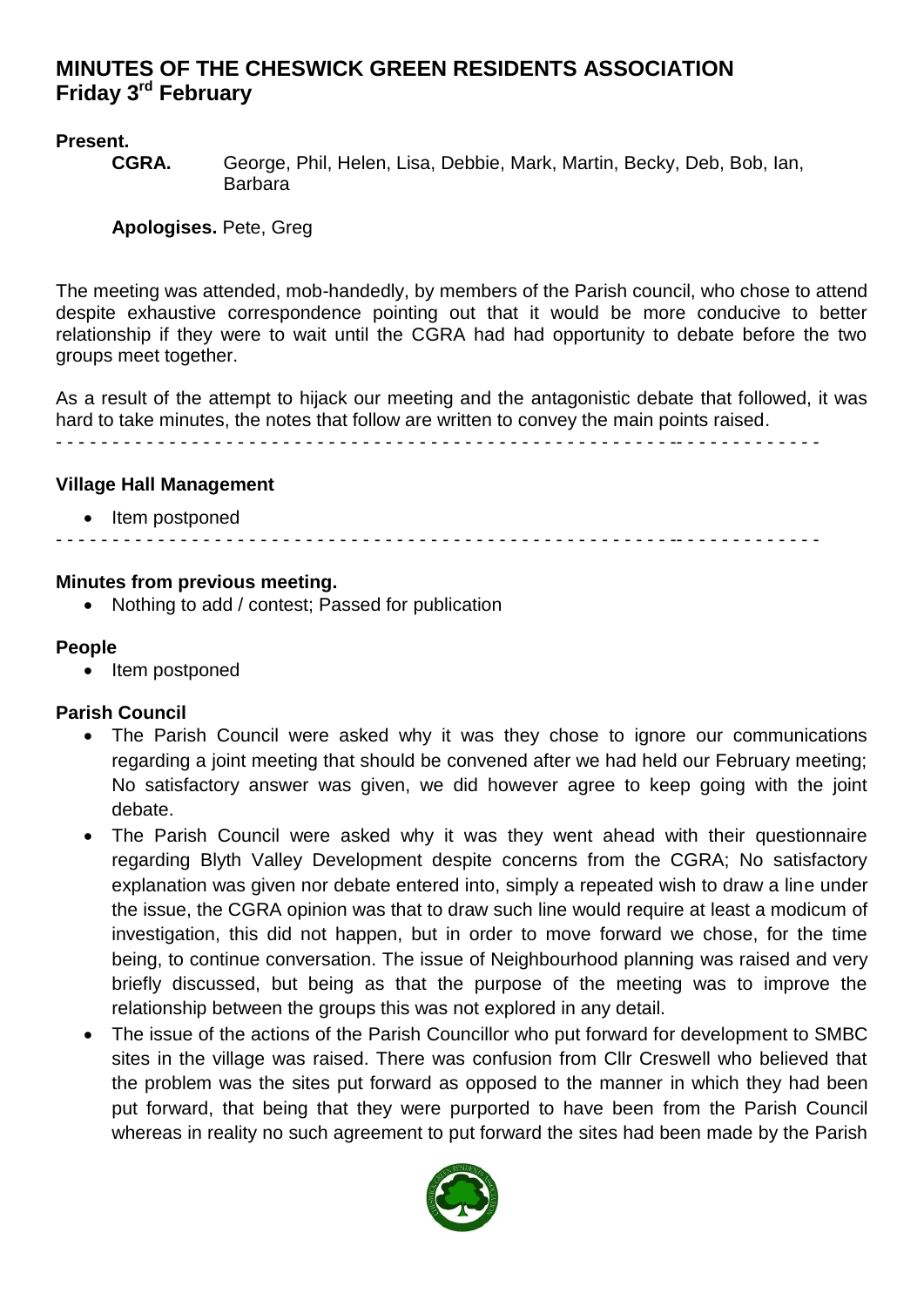Council. Cllr Creswell was also interested in how it was members of the CGRA were aware of the identity of the Councillor, he was advised that it had been given by at least two of his fellow Councillors. Cllr Hall asked why it was the CGRA had not proceeded with legal action or exposure in the press, he was advised that the CGRA had not felt it appropriate to use residents association funds on the issue though that they would again chase up the local press to progress publication.

- Cllr Gosling pointed out how much work each and every councillor did and what a shame she thought it was that so few people actively joined their focus groups on such issues as local development, it was suggested that perhaps the overtly formal process of the Parish Council could be a barrier, the CGRA suggested having a more leisurely and fun approach such as we have at our meetings may help, Cllr Hall misconstrued this as a statement that the CGRA were not interested in issues of local politics, this confusion was explained to him and Cllr Brown explained that the workings of Parish Councils were, rightly, governed by statue. It was considered that whilst right to have such guidelines, it was perhaps time they were updated to reflect more modern practice.
- Cllr Swain proposed discussion on the management of the Village Hall and how the Parish Council would like a greater involvement in the Hall Management. Cllr Swain further explained how the repairs to the roof had cost in excess of £47,000. It was noted that the Parish council were not seeking any contribution toward that figure form the CGVHMC. It was agreed that a working party be established with members from both the PC and the CGVHMC meet quarterly to discuss future, (non-reactive or operational) issues. It is not clear whether the intention of the PC is for this subdivision to become the Management Committee, or whether it would, more appropriately, be a division of the existing Management committee. Clarification of intent needs to be established.
- Cllr Creswell thought it appropriate to make all aware that should they so desire; the Parish Council could, at any time they saw fit, sell the Village hall.

Members of the Parish Council and their entourage left the meeting

- The blatantly antagonistic and inappropriate nature of the intrusion by the Parish Council was briefly discussed, but on account of the time and also the draining nature of the earlier part of the meeting it was considered best to carry on with other agenda items
	- o To move on, we would ask the PC for dates upon which a meeting could be convened between three members of the CGRA and PC to outline an agenda and scope for a combined and amicable meeting at which our differences could be addressed.
	- o A team of three to represent the CGVHMC at the quarterly meeting with members of the PC was proposed; Mark and Martin volunteered and it was also thought that Greg may be interested.
	- o It was noted that the current high level of Goodwill that is extended by members of the committee regarding the maintenance of the Hall may suffer as a result of the new working relationship.

### **Pennies**

- Handover: postponed
- Subs envelopes; rounds and envelopes handed out for delivery.